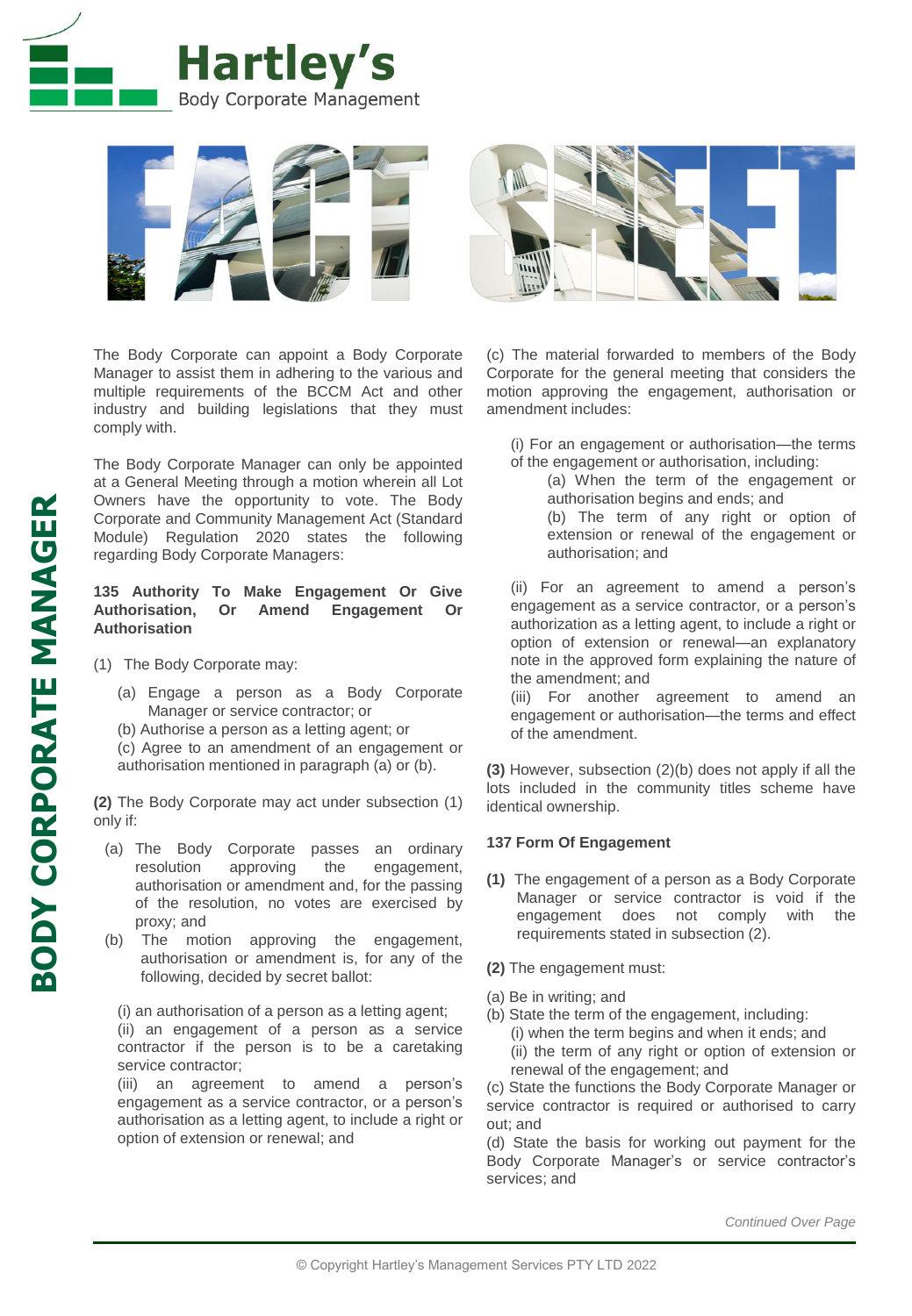



#### *Examples*

- *1. A Body Corporate Manager's payment could be calculated on the basis of an amount per lot.*
- *2. A Body Corporate Manager's payment could include charges calculated on the basis of a stated amount per telephone inquiry or a stated amount for attendance fees for additional Committee or general meetings .*

(e) For an engagement of a Body Corporate Manager —state any powers of an executive member of the Committee the Body Corporate Manager is authorised to exercise .

**( 3 )** The engagement must not be in the form of a by law .

# **139 Term Of Engagement Of Body Corporate Manager**

**(1)** The term of the engagement of a person as a Body Corporate Manager (after allowing for any rights or options of extension or renewal, whether provided for in the engagement or subsequently agreed to) must not be longer than 3 years .

#### *Example*

*The engagement of a Body Corporate Manager begins on 1 January 2009 and is for a term of 3 years . The engagement can not end later than 31 December 2011 .*

**( 2 )** If the term purports to be longer than 3 years, it is taken to be 3 years .

**( 3 )** To remove any doubt, it is declared that at the end of the term :

(a) The engagement expires ; and

(b) The person can not act again as the Body Corporate Manager without a new engagement .

### **s118 Body Corporate and Community Management Act 1997 – Code of Conduct**

**( 1 )** The code of conduct in schedule 2 applies to :

(a) A Body Corporate Manager in performing obligations under the person's engagement as the Body Corporate Manager ; and

(b) A caretaking service contractor in performing obligations under the person's engagement as a service contractor .

**( 2 )** The provisions of the code are taken to be included in the terms of the contract providing for the person's engagement .

**( 3 )** If there is an inconsistency between a provision of the code and another term of the contract, the provision of the code prevails .

**( 4 )** If the contract was in force immediately before the commencement of this section, this section applies only for things done or omitted to be done by the person after the commencement .

# **CODE OF CONDUCT**

The codes apply to the performance of a Body Corporate Manager, a caretaking service contractor and letting agent for the scheme – sec 118 . The provisions of the code are taken to be included in terms of the contract for an engagement or authorisation and prevail over the terms of the contract .

# **SCHEDULE 2**

**Code Of Conduct For Body Corporate Managers And Caretaking Service Contractors**

### **KNOWLEDGE OF ACT, INCLUDING CODE**

A Body Corporate Manager or caretaking service contractor must have a good working knowledge and understanding of this Act, including this Code of Conduct, relevant to the person's functions .

### **HONESTY, FAIRNESS AND PROFESSIONALISM**

(1) A Body Corporate Manager or caretaking service contractor must act honestly, fairly and professionally in performing the person's functions under the person's engagement .

( 2 ) A Body Corporate Manager must not attempt to unfairly influence the outcome of an election for the Body Corporate Committee .

### **SKILL, CARE AND DILIGENCE**

A Body Corporate Manager or caretaking service contractor must exercise reasonable skill, care and diligence in performing the person's functions under the person's engagement .

### **ACTING IN THE Body Corporate's BEST INTERESTS**

A Body Corporate Manager or caretaking service contractor must act in the best interests of the Body Corporate unless it is unlawful to do so .

### **KEEPING Body Corporate INFORMED OF DEVELOPMENTS**

A Body Corporate Manager or caretaking service contractor must keep the Body Corporate informed of any significant development or issue about an activity performed for the Body Corporate .